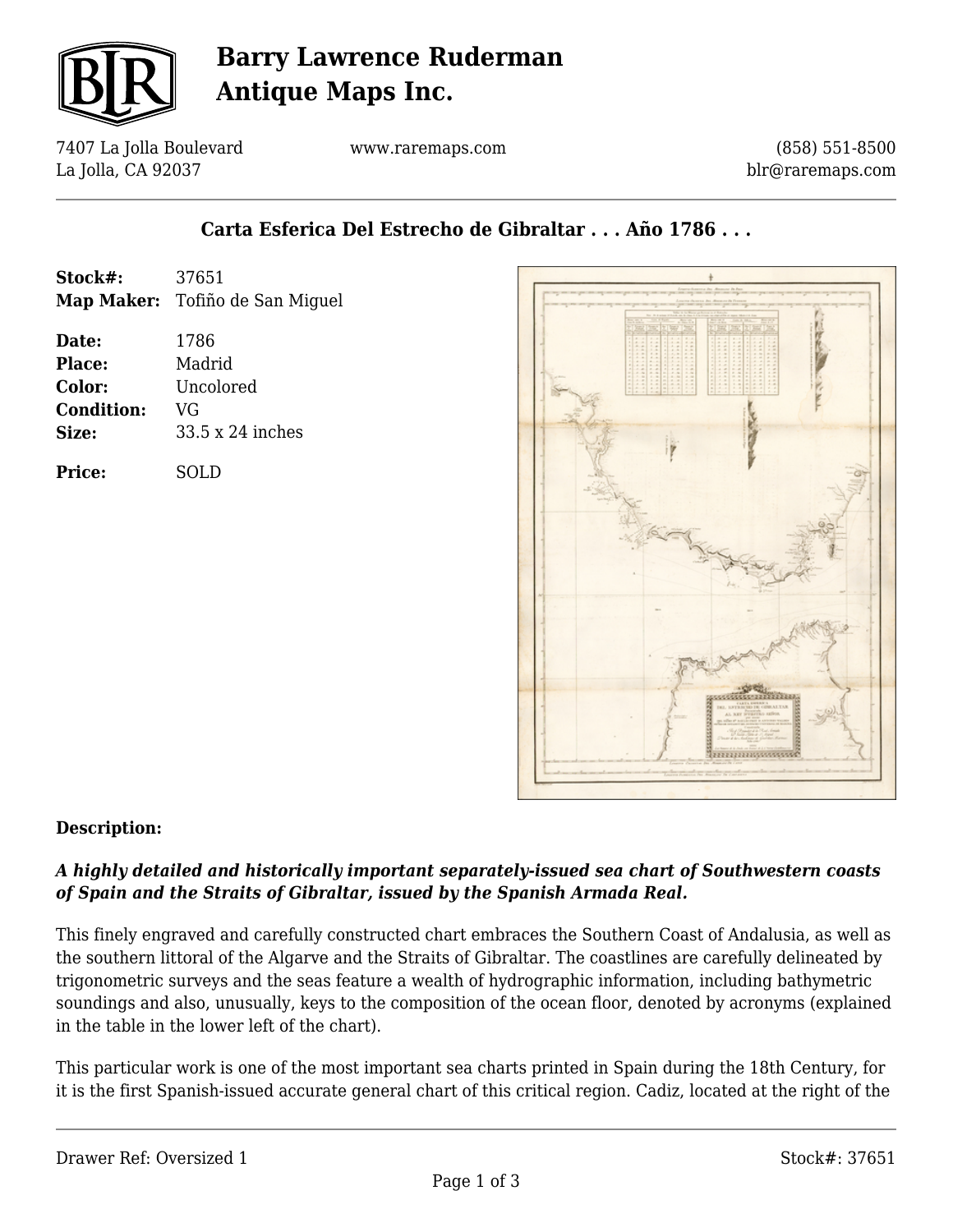

# **Barry Lawrence Ruderman Antique Maps Inc.**

7407 La Jolla Boulevard La Jolla, CA 92037

www.raremaps.com

(858) 551-8500 blr@raremaps.com

### **Carta Esferica Del Estrecho de Gibraltar . . . Año 1786 . . .**

composition, was, since 1717, the headquarters of the Armada Real, while the Straits of Gibraltar, as the gateway to the Mediterranean, were one of the world's busiest shipping lanes. The chart is based on carful surveys conducted under the auspices of Admiral Don Vicente Tofiño, one of the era's most talented marine cartographers and a revolutionary naval administrator.

The chart plays a role in the grander story of the Ilustración Borbonica, or the Spanish Enlightenment Era, during which progressives like Tofiño sought to challenge Spain's traditional orthodoxy by seeking scientific discoveries and modernizing institutions and processes. Up to this time, the Spanish Crown had maintained a regime of cartographic secrecy, under which it generally forbade maps to be printed, for fear that vital geographical intelligence could fall into the hands of the nation's enemies. This policy of secrecy had detrimental affects on the Armada Real, as while Spanish pilots had made many fine manuscript surveys, the ban on printing ensured that accurate charts were not readily available to Spanish officers. In fact, until the publication of the preset chart, Spanish officers habitually had to rely on Jacques-Nicolas Bellin's questionably accurate chart of this region, which by this time was over three decades old. Tofiño realized that creating a modern hydrographic office, producing printed charts, was mandatory if Spain was to develop a world-class navy that could compete with the likes of Britain's Royal Navy.

Admiral Don Vicente Tofiño de San Miguel, (1732-95), was the Director of the Academia de la Guardia Marina (Cadiz), an institution that essentially functioned as both the royal naval college and the repository for the Navy's surveys. Along with like-minded naval officers, notably the esteemed Admiral José de Mazarredo y Salazar, he battled conservative elements in Spanish government in an effort to overturn the policy of cartographic secrecy. While important maps and charts from Spanish sources had been published with Madrid's blessing since at least the 1730s, these instances were episodic and fleeting, and were seen merely as exceptions to the ban on publishing. Tofiño and Mazzaredo were looking for nothing short of permission for the Armada to regularly publish a wide variety of charts based on new, groundbreaking surveys. By the 1780s, their efforts were yielding success.

The present chart represents an early example of the "Carta Esfericas", or large-scale, separately-issued sea charts that would be published by the Armada over the decades to come. A masterly example of advanced hydrography, it was engraved by Juan de la Cruz Cano y Olmadilla (1734-90), perhaps the most talented map designer in Spain, best known for his monumental wall map of South America (1775). The chart had considerable practical importance, for it would have been the chart of record used by the Armada Real during the upcoming Napoleonic Wars, during which the region was major focus of naval conflict (including the Battles of Cape St. Vincent in 1797 and the Battle of Trafalgar in 1805).

In the years that followed the publication of the chart, Tofiño and Mazzaredo managed to recruit some of the finest scientific minds and greatest explorers of the era, including Dionisio Alcalá Galiano, Cosme Damián de Churruca y Elorza, and Alessandro Malaspina. This brain trust developed one of the most